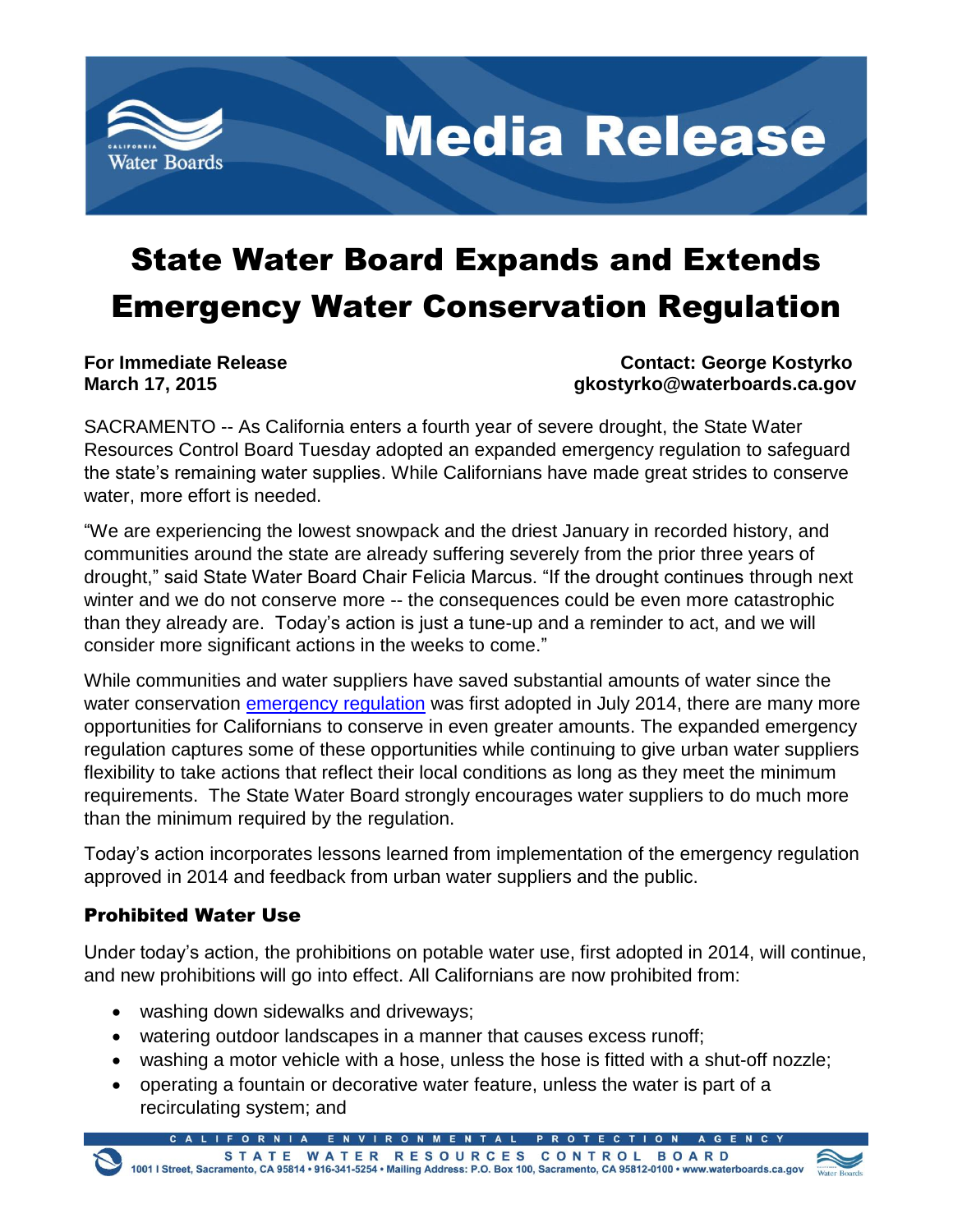

 irrigating turf or ornamental landscapes during and 48 hours following measurable precipitation (new).

## **(New) Prohibitions affecting commercial businesses include:**

- restaurants and other food service establishments can only serve water to customers on request; and
- operators of hotels and motels must provide guests with the option of choosing not to have towels and linens laundered daily and prominently display notice of this option.

## Water Agency Requirements

The biggest change for urban water suppliers is the creation of a floor, or minimum standard, for outdoor irrigation restrictions. Outdoor irrigation represents 50 to 80 percent of all water use for some communities in the state. Irrigating outdoor ornamental landscapes is a questionable use of a limited resource when some communities are running out of water in this fourth consecutive year of drought. Urban water suppliers must now limit the number of days per week that customers can irrigate outdoors. The limit must either be specified in their drought contingency plans; or if their plan contains no specific limit, irrigation is limited to no more than two days per week.

Water agencies will also be required to notify customers when they are aware of leaks that are within the customer's control. Finally, monthly reporting requirements will be expanded to include the limit on days for outdoor irrigation and a description of compliance and enforcement efforts.

For smaller water suppliers, the expanded regulation clarifies that if they choose to implement alternate mandatory measures, in lieu of limiting outdoor irrigation to twice a week; those measures should be designed to achieve a 20 percent reduction in water consumption.

Local agencies can fine property owners up to \$500 a day for failure to implement conservation requirements and the State Water Board can issue cease and desist orders against water agencies that don't impose mandatory conservation measures upon their retail customers. Water agencies that violate cease and desist orders are subject to civil liability of up to \$10,000 a day.

"In a drought this severe, we need to think differently about our daily water use, and need to sacrifice emerald green lawns and other water use luxuries," Marcus said. "At a time when hundreds of thousands of acres of farmland lie fallow, thousands are out of work, communities are running out of water, and fish and wildlife are devastated, and when locally stored urban water supplies are shrinking, we need to step up the pace of conservation. Water agencies should be motivating customers to take even more responsibility for the amount of water used in homes, backyards, businesses, parks and everywhere else."

Following Board adoption, the regulation will be submitted to the Office of Administrative Law, which has 10 days to approve or deny the regulation. If approved by the Office of